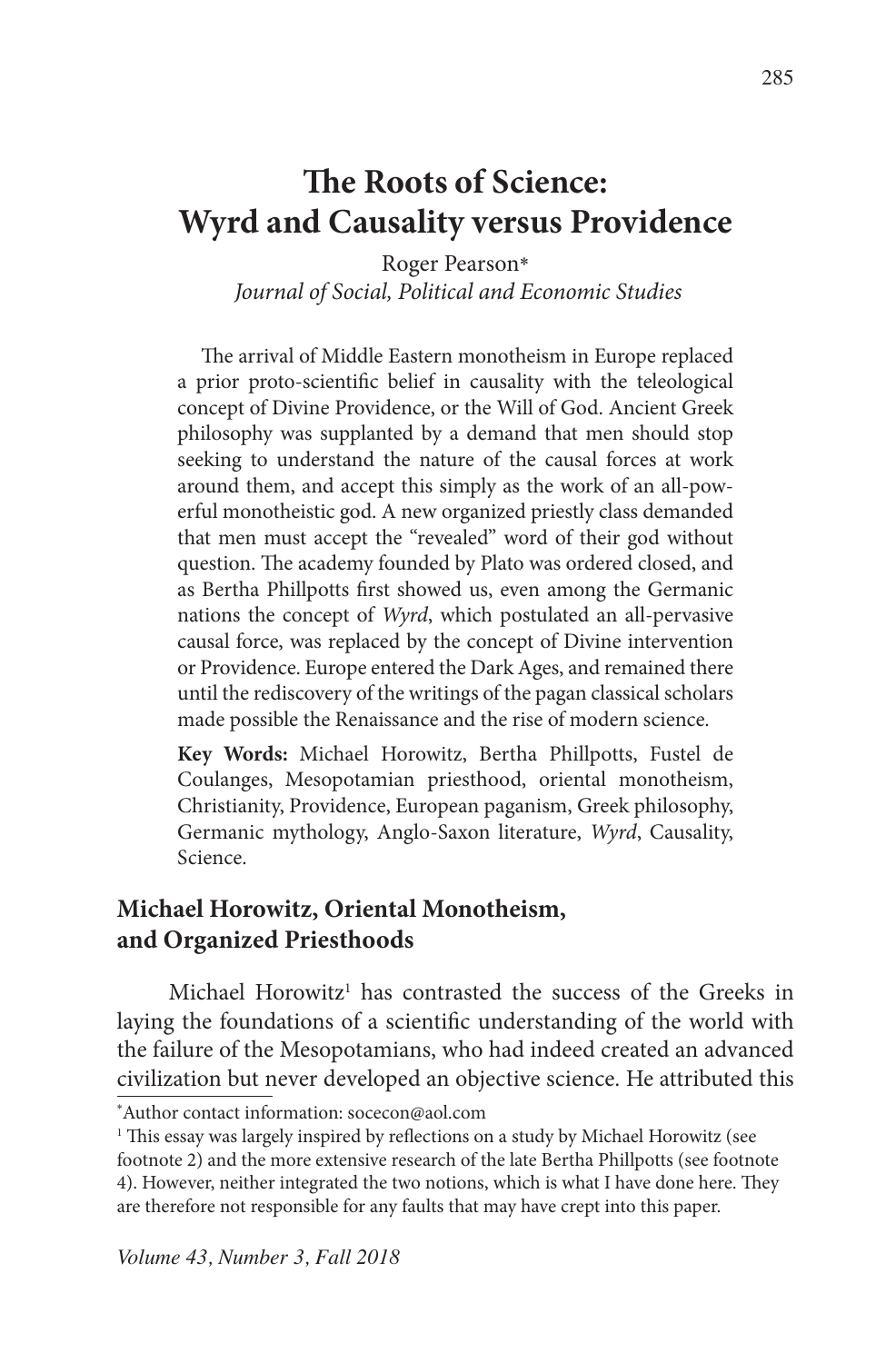to their belief in the overriding power of their gods and the priests who serve these gods. Horowitz argued that the early Mesopotamian and subsequent Semitic cultures tended to believe that humanity was created to "relieve the gods of toil" and that righteous persons should serve and obey them. This belief was rigidly sustained by a large and well-organized priestly class that exerted ultimate power over the people, but even these priests were too fearful of their gods to dare to question the workings of the world, which they attributed wholly to the will of divine beings:

A hymn to the storm god Enlil quails before the deity's "wild, glaring eyes." "What has he planned? What is in Enlil's holy mind?" the anxious supplicant wonders. "What has he planned against me in his holy mind?" Apparently, Enlil may strike without cause — merely being human is sufficient provocation (Jacobsen 1976).

Nature was considered both sacred and potentially hostile. The Sumerians had warned that the laws of nature are like the "laws of the abyss — none can look upon them" (Kramer 1981). From the second millennium B.C., Babylonian scribes are, to be sure, more adventurous. But even they believe the study of nature is a sacred enterprise, and that the truth must not be wrenched from the gods — facts would be gradually "revealed" according to divine pleasure (Contenau 1966). By attempting to rationalize the universe, [a man] would be courting heresy; he would be threatening the domain of the deities. This transgression would almost certainly be rebuked by priestly superiors.

Horowitz saw Greek society, by contrast, as being illuminated by an aristocracy that was essentially free from domination by priests. Indeed, the Greek priests served only individual gods, whose supernatural powers were limited to specific functions and were not regarded as all-powerful beings. Consequently learning was not restricted to the priesthood, who were not organized into any dominant hierarchy. As a result, the Greek aristocrats were able to allow their curiosity to enquire into the secrets of the world around them. Horowitz writes: "An energetic, creative aristocracy supplied percolating talent and the affluence and leisure to deploy it. An anarchic theology liberated Greek theoretical imagination about the natural world."

Indeed, although Horowitz does not mention it, the head of each Greek kinship unit conducted the socio-religious rituals of the kin group. All important ritual and priestly duties relating to the organization of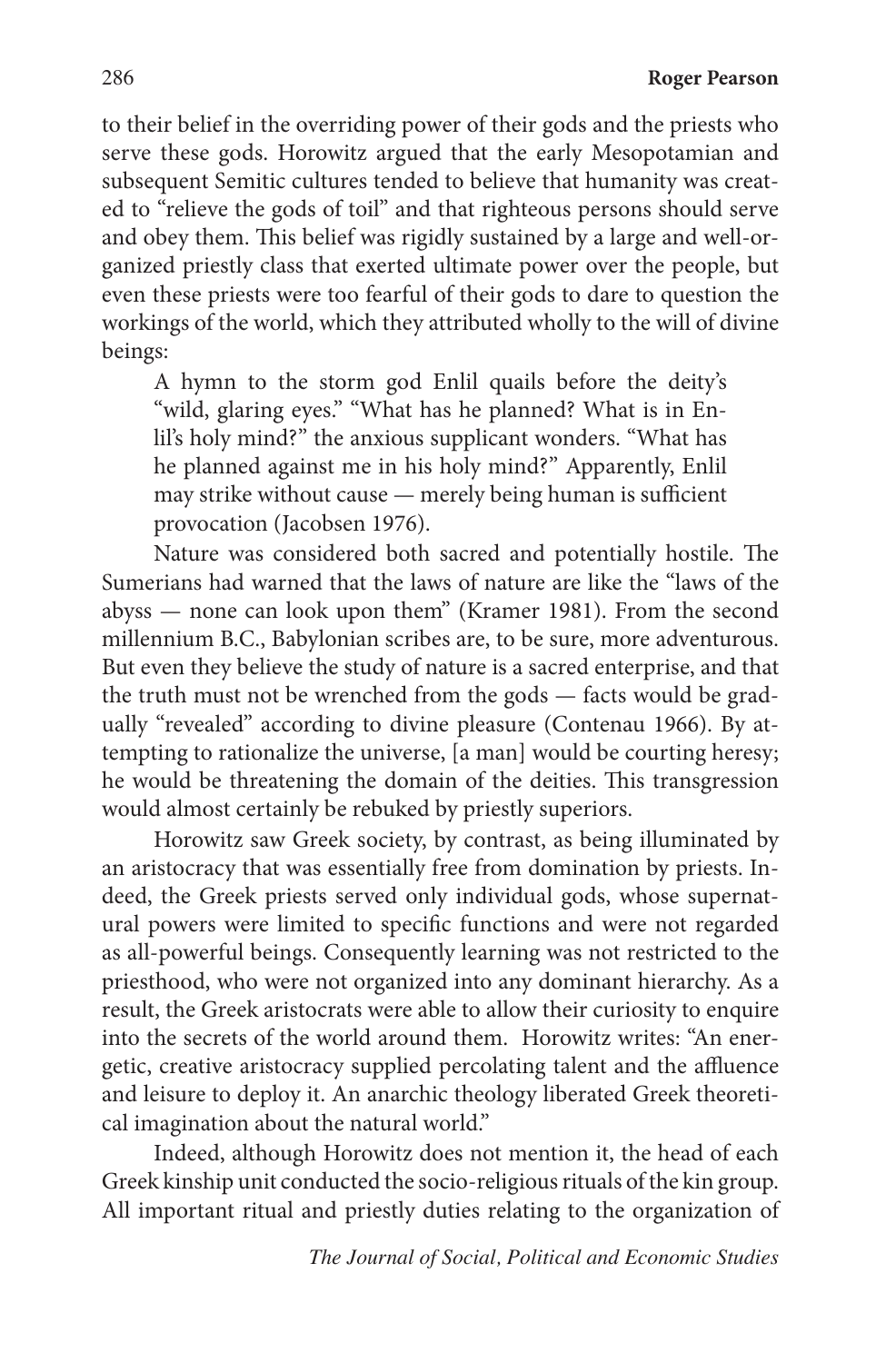society were conducted by the heads of families and phratries, and by kings who generally derived their authority by virtue of their descent, real or imagined, from the founder of the nation. Free from subordination to one or more all-powerful gods, and superior to the priests who served the individual nature gods, the aristocrats of Greek society were at liberty to speculate on the nature of the universe and seek explanations of what happens in it. As Horowitz says:

Greek culture offers its pioneering philosophers an encouraging social, political, theological, and linguistic environment for the development of the scientific dialectic:

Socially: It boasts an active, confident, hegemonic class of aristocrats, with a unique tradition of individual thought and behavior. This aristocracy had never in its cultural memory been intimidated by religious dogma. Indeed, it is from this class of aristocrats that Greece's first philosophers spring.

### **Fustel de Coulanges, European Paganism, and Causality**

Absent the Oriental tendency to portray Divine Beings as allpowerful despots, pagan Europeans in general appear early to have concluded that the universe was governed by a web of causality. They recognized gods who were endowed with supernatural powers, and they had priests who served these gods — but these gods did not create the universe, and were themselves but a part of it. The French nineteenth century scholar Numa Denis Fustel de Coulanges early demonstrated that the true religiosity of ancient Greece, Rome, and the Celtic and Germanic nations was centered on the religion of the family, clan, phratry, gens, and tribe.<sup>2</sup> The moral ties and rituals that truly bound pre-Christian European communities together were based on kinship. A man owed his foremost duty to his kinfolk — and not only to his living kinsmen but also to those who had gone before him and given life to him and to his descendants who would come after him. Men were powerless before the causal forces that determined the events taking place around them and thereby shaped their destiny, but a proud and courageous man could win fame for himself and honor for his descendants by striving courageously against the slings and arrows of misfortune. A man could

<sup>2</sup> See Numa Denis Fustel de Coulanges and J. Jamieson, *Family, Kin and City-State,* Scott-Townsend Publishers, Washington D.C. for a full exposition of the familial nature of Greek and Roman religion, which centered on the concept of kinship, with the gods being almost incidental to the religious bond that held family, tribe and state together.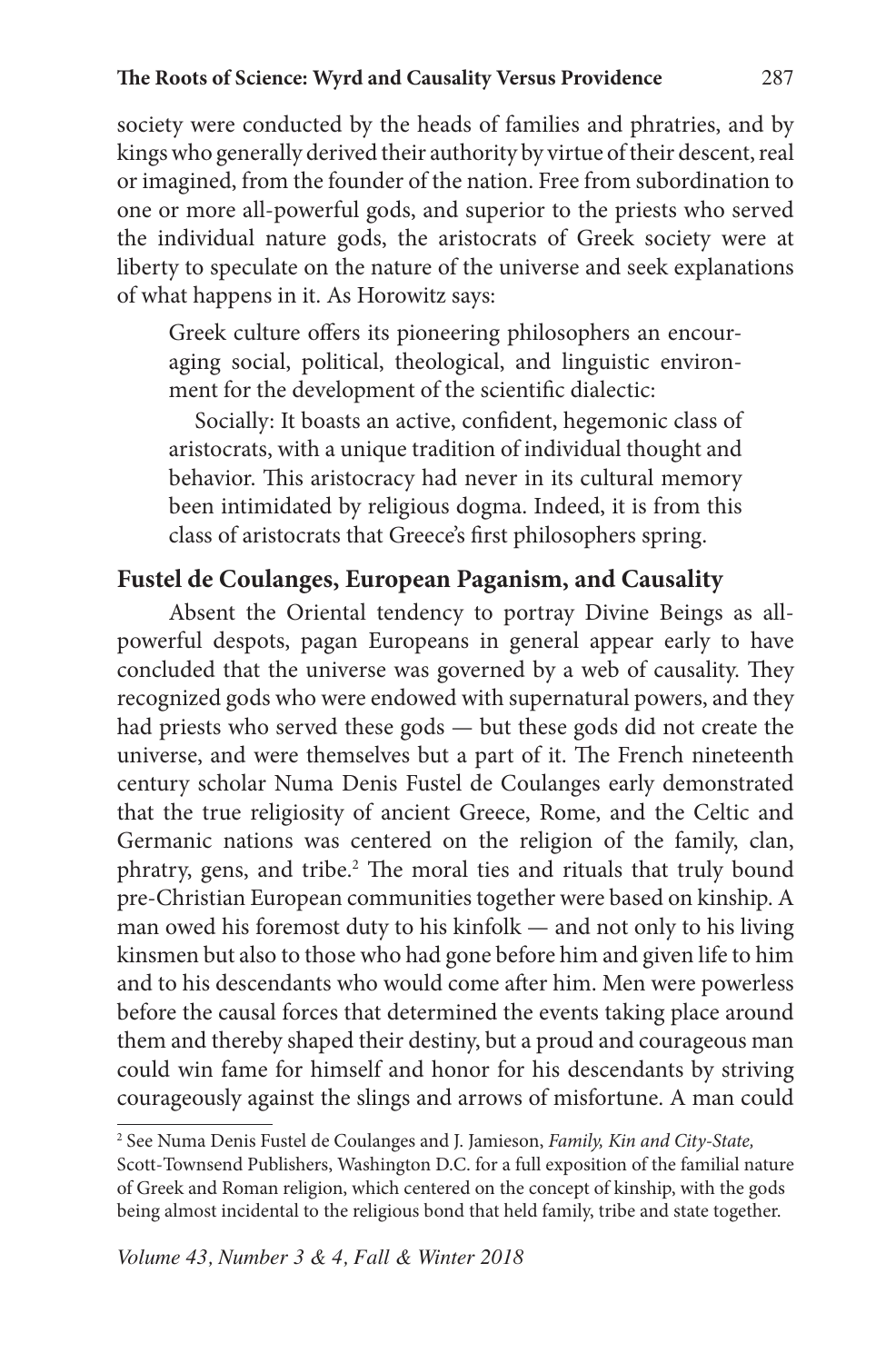not avoid his destiny — because he was caught up in the vast nexus of causality that permeated the Universe, a force that moved irresistibly from the past, through the present, and onwards into the future.

#### **Causality in the form of The Three Fates**

The fundamental concept of causality, as an all-powerful force shaping the workings of the Universe, was deeply rooted in the culture of ancient Greece and Rome. The three Fates or Moirae of the Greeks were believed to weave the web of causality: Clotho, with her spindle, spinning the causal threads that vitalized the world and all that was in it: Lachesis, pointing with her staff to a globe; and Atropos, with her sundial, and scissors, ready to cut the causal thread of each man's life. The Romans knew these same Fates as the Parcae. And similarly, the Germanic people recognized these three sisters who controlled causality as the Norns, calling them Urthr, Verdandi and Skuld, who between them were responsible for *What was, What Is and What Will be.*

Even as late as Shakespeare, Englishmen still remembered three weird sisters, albeit in a somewhat Christian haze, as elderly, immortal witches, who knew the secrets of Fate and could foretell the future.

In brief, European paganism to either a greater or a lesser extent sensed causality as the moving force behind all natural phenomena. Their gods were immortal and possessed superhuman powers, but they did not create the Universe and were themselves only one aspect of it. Beyond the ties that bound society together there was a metaphysical aspect to the religiosity of pre-Christian Europe that reflected an appreciation of Nature and of the pulse of the Universe, untrammeled by any fear of an all-powerful monotheistic god. The less sophisticated made prescientific attempts to manipulate causality by the pre-scientific means that we call magic, but the more sophisticated applied Aristotelian logic to the task of uncovering the causal forces that vitalized nature, and by so doing laid the foundations for modern science. While the Babylonian, Assyrian and Egyptian priesthood slavishly served their gods, fearing to question their motives and desiring only to placate their anger and carry out their wishes, the myths of ancient European paganism tell of heroes challenging the gods to reveal whatever information they had about the secrets of the universe, of searching for the golden apple of wisdom, and even the more primitive Germanic myths tell of Odin giving an eye in his search for knowledge.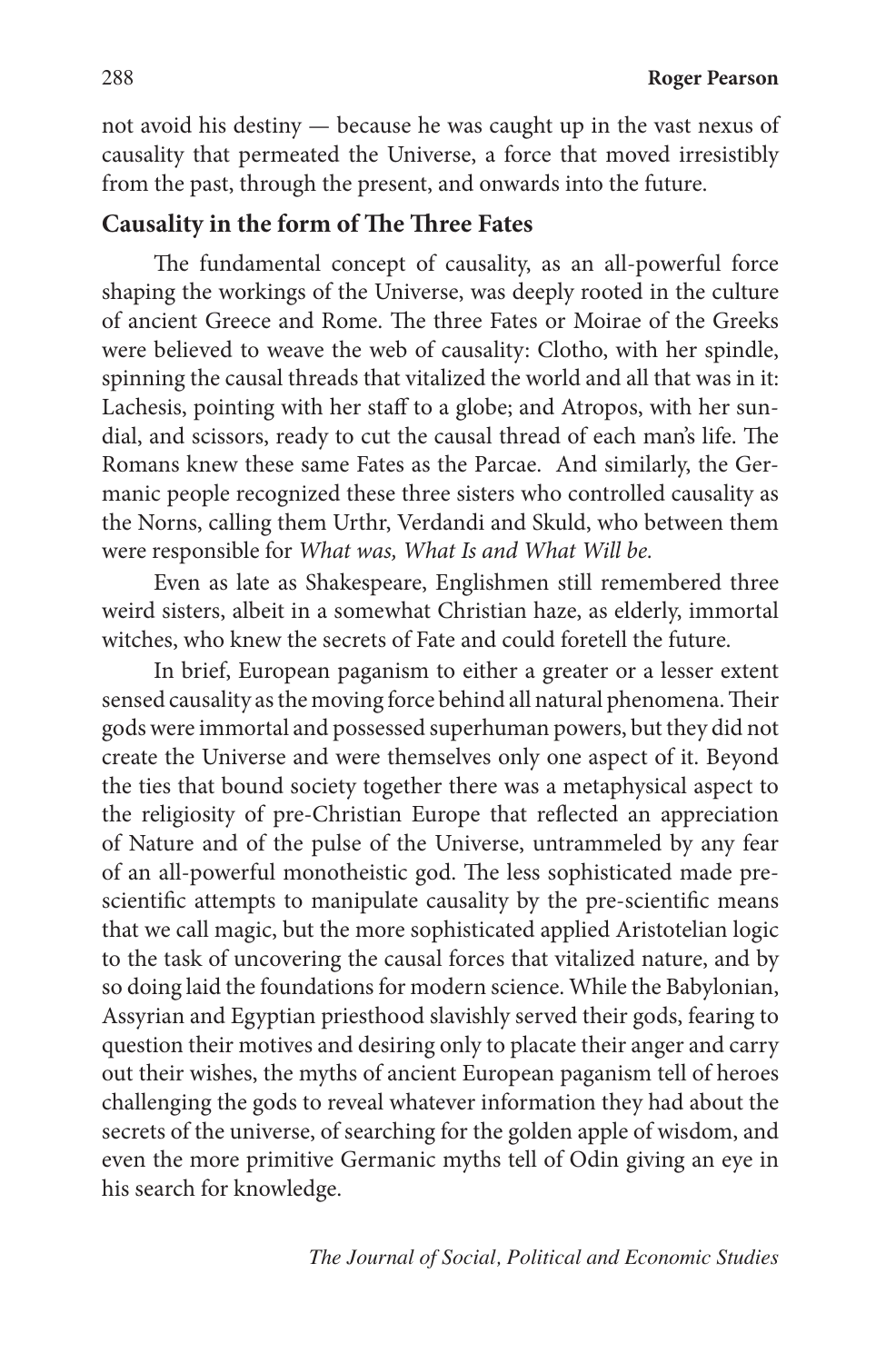### **Martha Phillpotts and** *Wyrd*

A reading of the works of Dame Martha Phillpotts, a pioneer authority on Anglo-Saxon and early Germanic culture, provides insight into the pagan European concept of an impersonal causality, and supports Horowitz's explanation of why true science emerged in Europe rather than in the earlier civilizations of the Middle East. The Germanicspeaking peoples of Northern Europe, like the Greeks and Romans, also lived free from any fear of a single all-powerful god, and Phillpotts shows us how the Germanic peoples intuitively shared in the same protoscientific appreciation of causality that we find in more developed form amongst the Greek and Roman intelligentsia. In Northern Europe this causal force was identified as *Wyrd*, and as such played a major role in Germanic culture. *Wyrd* as a word is the abstract form of the Germanic verb *weorthan*, "to come to be" thus meaning "that which happens."3

As she declares that there is $4$ 

more in Anglo-Saxon paganism than the worship of Woden and Thunor, and the sanctions of loyalty to a chief: the recognition of *Wyrd* as an impersonal and unapproachable force... If we can descry the shadowy outline of this earlier, unformulated philosophy, it must be through the medium of the stories and memories of the Heroic Age. The Anglo-Saxons shared in that epic period as freely as any other of the Nordic peoples, and it seems safe to assume that the ideas that lie behind it were also common property.

## **The Triumph of Christian Monotheism**

Phillpotts also confirms Horrowitz's theory about how Oriental priesthoods attributed events to the will of one or more all-powerful divinities by noting how Christianity, rooted as it in Oriental monotheism suppressed the roots of scientific thought in Europe by attributing events to the "Will of God" rather than to the more logical European pagan concept of impersonal causality.

The Oriental belief that all events could be explained as the will of one or more divinities was eventually to evolve into the monotheistic

<sup>3</sup> It may even be possible to suggest that in Germanic myth even the gods appear to have been subject to the overpowering force of *Wyrd*.

<sup>4</sup> This and the subsequent quotes from Bertha Phillpotts are taken from her essay

<sup>&</sup>quot;*Wyrd* and Providence in Anglo-Saxon Thought," in *Essays and Studies by Members of the English Association*, XII, (1928 for 1927).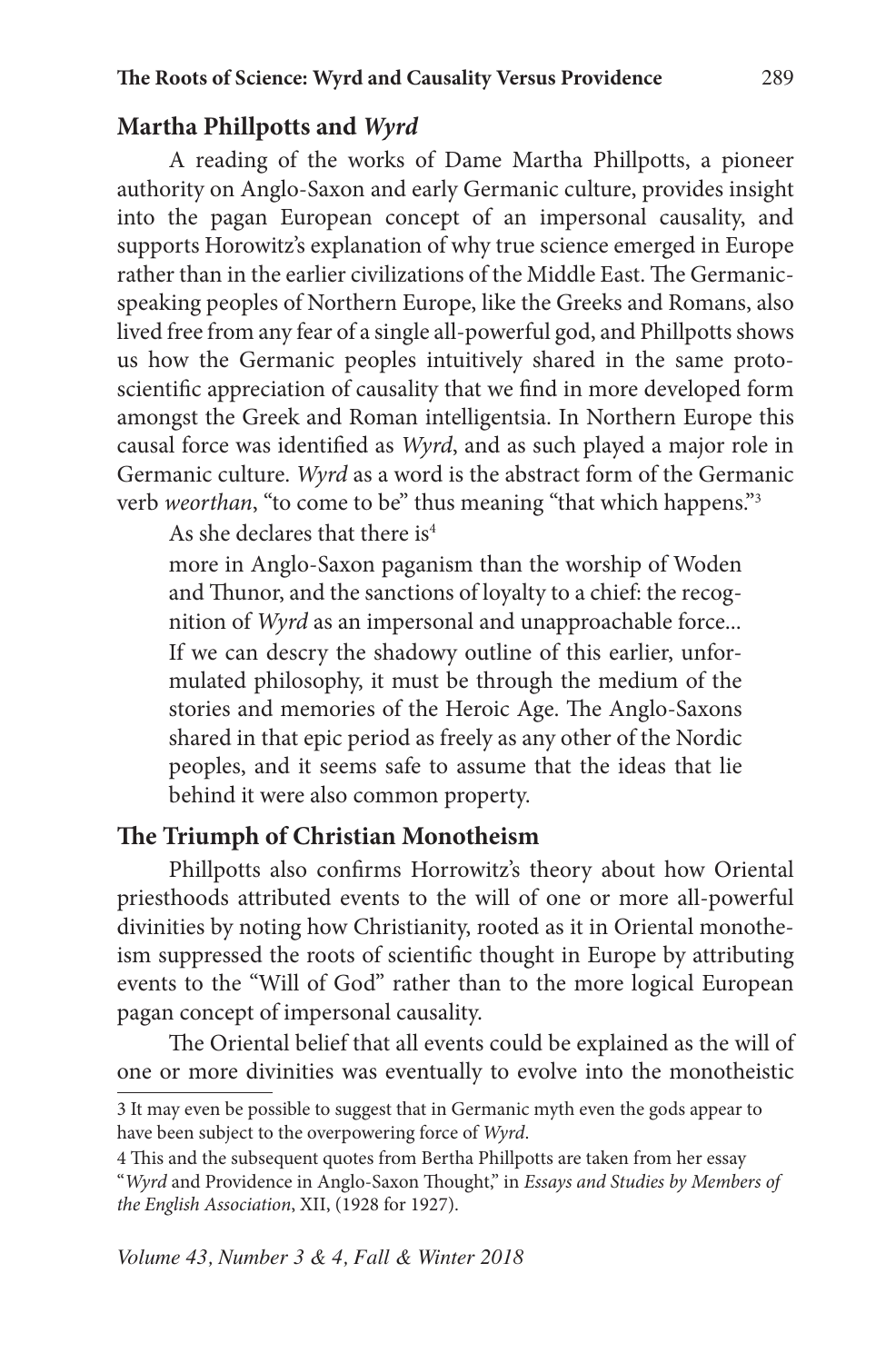290 **Roger Pearson**

doctrines of Judaism, Christianity and Islam. These three religions accepted no other explanation for natural events than the will of a divine Creator — except on occasions when it was found convenient to hypothecate an anti-God or Devil to explain unpleasant events that the priests chose not to attribute to their god.

As a missionary religion that sought to convert all peoples to acknowledge the one true God, Christianity developed subtle techniques to promote conversion, and Christian concepts, generally antithetical to European paganism, eventually replaced even the more deeply rooted of the pagan concepts. Christian churches were commonly erected on the site of places held holy by pagan myth and tradition. Marriage, which in pagan Europe was a function of kinship, in the eyes of Christianity was not just a compact between two people and their kinfolk, but involved a third party, the Christian God — thus enabling Christianity to breach the walls of the kindred, which lay at the heart of paganism. Christian converts were not to question the word of God as revealed by His prophets, for to seek any explanation of the working of the universe other than that contained in His revealed Word was to do the bidding of the devil. The Christian God was a jealous God, whose ways were at times inexplicable and "wondrous." Christianity had no room for those who asked questions when natural events mystified them, for God was omnipotent, all-powerful, and all that took place was Divine Providence.

 Christianity, some of whose roots through John the Baptist possibly reached back into the egalitarian communalism of the Essenes, arose as a heresy among the Hebrews at a time when they lived under the domination of Rome, whose legions had stormed Masada and destroyed the Temple in Jerusalem. It offered comfort to those who suffered by alleging that their suffering and enforced humility would bring them benefits in the afterlife, while the pride of the Roman ruling clans known as *gens* (from which the term "gentiles" is derived) would bring with it only sorrow after death.

#### **Providence Supplants** *Wyrd*

Christianity, with its emphasis on faith and the unquestioning acceptance of miracles as acts of God, eventually suppressed the proto-scientific spirit of enquiry amongst the pagan Greek philosophers and severely set back the rise of science until the advent of the Renaissance. So also it suppressed any further proto-scientific appreciation of causality among the Germanic peoples who were to eventually emerge as the prime pioneers of modern science.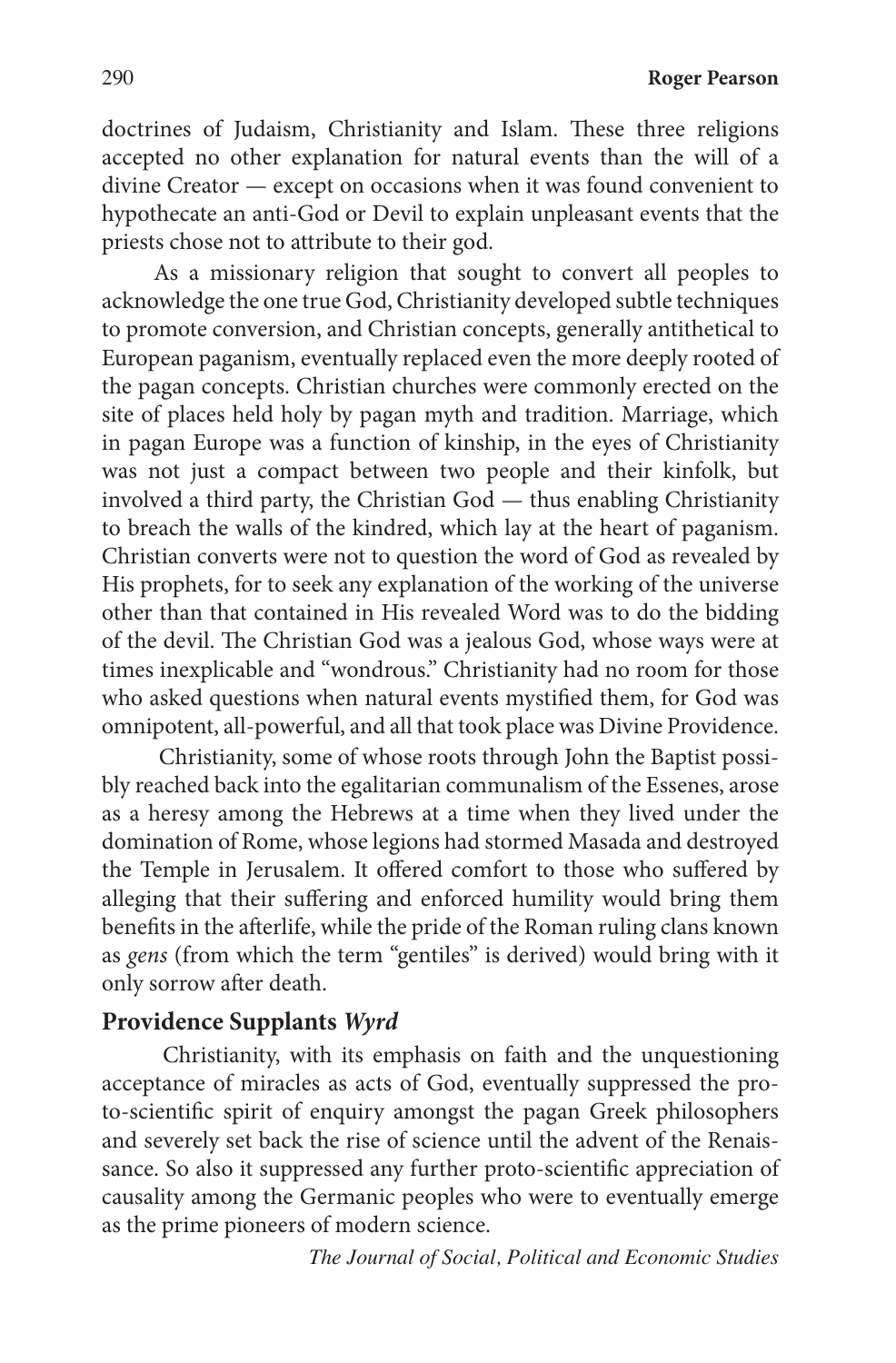#### **The Roots of Science: Wyrd and Causality Versus Providence** 291

Like the pagan Roman Stoics, the pagan Germans sought to face misfortune with courage, knowing that the causal forces that determined their fate moved with irresistible grandeur. Christianity, by contrast, represented Fate not as mechanical causality, but as Providence, as the Will of a monotheistic Creator God. Christianity had no room for *Wyrd*, since God preferred to work miracles, but *Wyrd* retained such power in the German mind for generations after the advent of Christianity that Christian priests and monks initially sought to equate *Wyrd* with the Christian concept of Divine Will or Providence. Eventually they ensured that it declined into "weird," with all the fearful and ungodly connotations that are associated with "weird" to this day.

For good measure, while some European pagans had seen death as the end of life, representing Hel, the realm of the dead, as an empty nothingness, and Christianity offered the Justice of God. Heaven was the reward of those who submitted to the church's wishes, but for those who rejected the rule of the church an alternative fate was ordained, admission to a Hel[l]. This was now portrayed as a place of eternal torment. Since the rewards and punishments were to be realized only after death, none could discover until after death whether the promised rewards and punishments were real, and a man on his deathbed was easily tempted to offer some or all of his wealth, (that would otherwise have gone to his descendants) to the Christian clergy as an inducement for them to pray that he should go to paradise rather than to eternal torture in the Christian version of Hel[l].

As Phillpotts writes:

These ideas of Heaven, Hell, and the justice of God, are the three ideas connected with the new faith which we find clearly indicated in Beowulf, and they were no doubt specially characteristic of the first few generations after the conversion. Clearly mere misfortune, mere defeat, was easier to understand in the light of the new knowledge. The victim could be compensated in the next life for his sufferings in this one, though that resistance to the uttermost, that defiance of Fate, so much admired in the heathen times, was now very liable to become mere impiety.

*Volume 43, Number 3 & 4, Fall & Winter 2018* Christianity set back science in Europe by suppressing the early notion of impersonal causality and suppressing the freedom of men to speculate on the nature of the Universe. It diverted attention from any idea of scientific enquiry by replacing the concept of *Wyrd* as a mechanical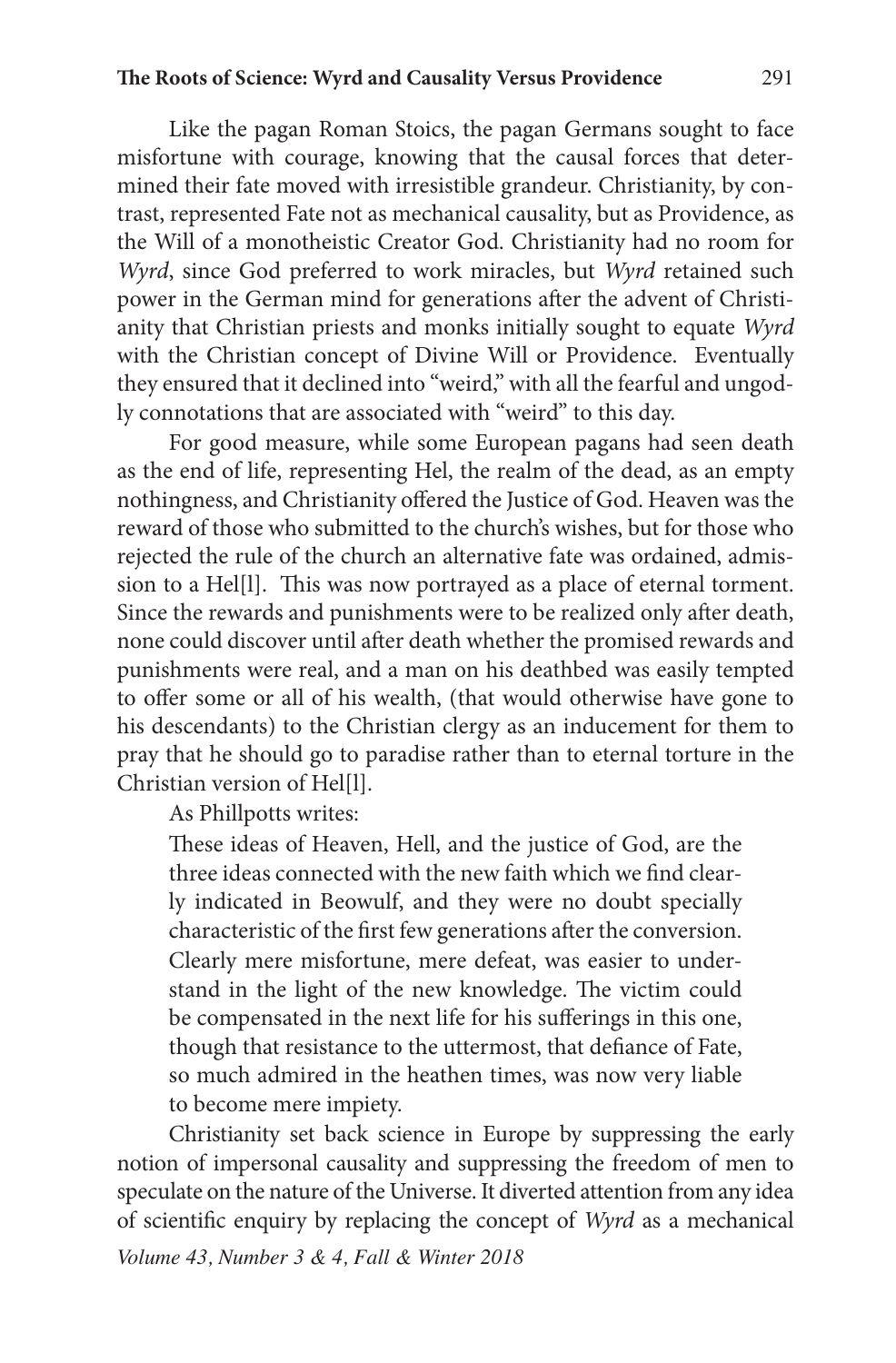292 **Roger Pearson**

causal force with the ideas of Fate as Divine Providence — as the inexplicable Will of God, which should never be questioned, but only humbly accepted with complete Faith in His goodness.

Plato's academy, which had survived for centuries after his death, was eventually closed by order of the Christian Emperor of Byzantium because in seeking to understand causal events it challenged the doctrine of divine Providence. Similarly, in the Germanic world, *Wyrd* came to be portrayed as "weird," and those who sought to explore the secrets of causality were portrayed as being aligned with the forces of evil.

It can therefore be argued that it was not European paganism that brought the real Dark Ages to Europe: it Christianity, with its origin in Oriental monotheism, that suppressed the roots of scientific thought throughout Europe; on the contrary, it was Christianity, with its roots in Oriental monotheism, that suppressed the evolution of modern science from the earlier proto-scientific pagan European belief in some kind of inanimate causal forces. This belief in natural forces, even if at first only ill perceived, was the ground from which scientific enquiry into the mysteries of Life and the Universe eventually evolved, not Providence and the "Revealed Word of God".

#### **Appendix:** *Wyrd***, Fate and the Value of Fame**

What we know as the Heroic Age in ancient Greek, Germanic, Celtic, Slavic, and even Iranian and Indo-Aryan culture was an expression of the dignity of men who met their fate — as determined by *Wyrd*, the irresistible causal forces that shaped all events — bravely and without flinching. They sensed that they could not resist the causal forces that determined all movement in the universe, but they also intuitively realized that the prestige and social status of their kinsmen and descendants would be enhanced by the fame that they would earn by their conduct. As Bertha Phillpotts expresses it:

About the references to Fame in Anglo-Saxon and Scandinavian poetry there is a warmth and a passion which ought to warn us against regarding it as the meed of mere physical prowess. It is an assertion that there is something greater than Fate: the strength of will and the courage of human beings, the memory which could preserve their deeds. Fame and human character: these were the two things against which Fate could not prevail. 'Wealth perishes, kinsfolk perish, one's very self perishes', says the Northern Havamal, 'but fame dies never for him who gets it worthily.'